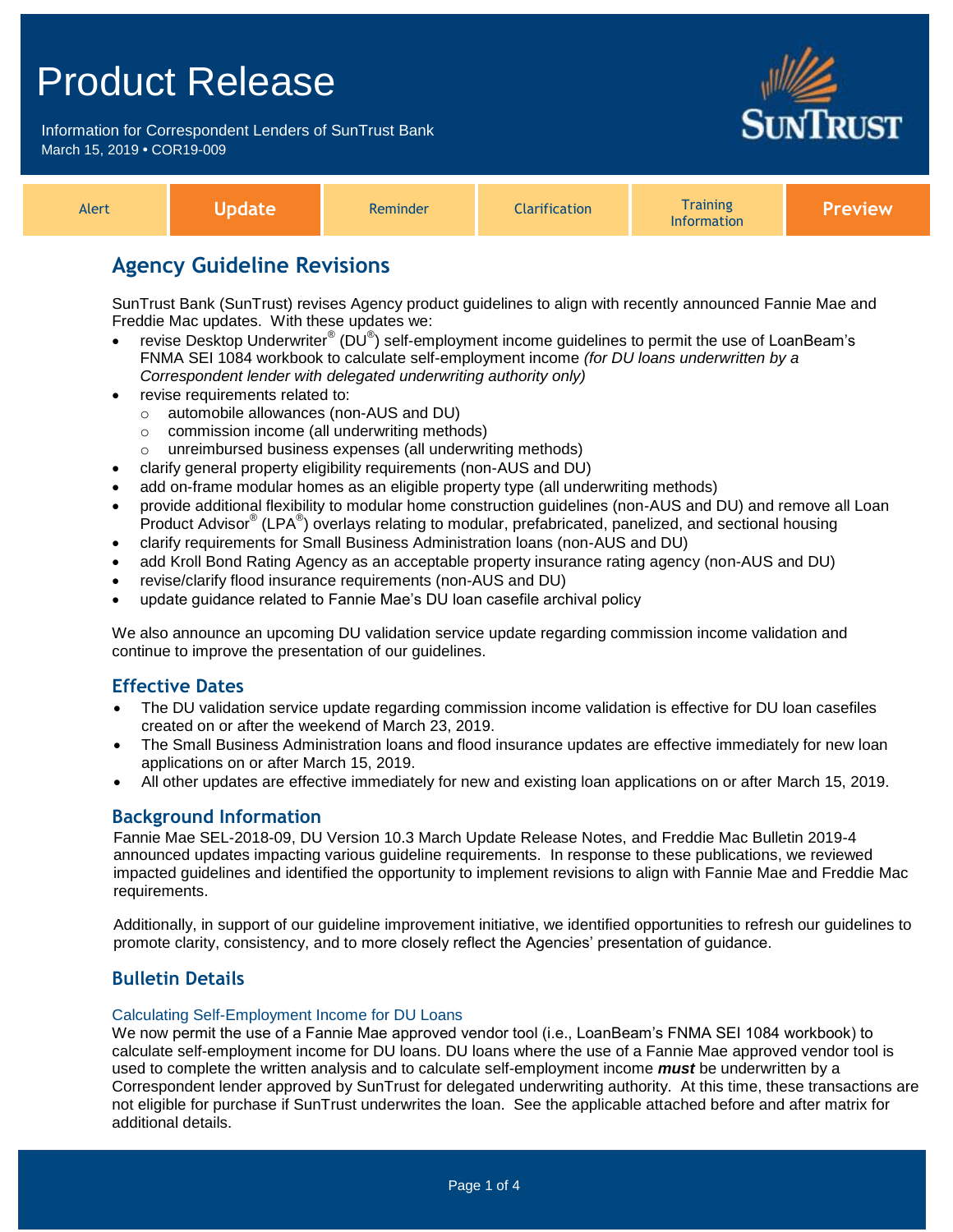Information for Correspondent Lenders of SunTrust Bank March 15, 2019 **•** COR19-009



## **Bulletin Details, continued**

### Calculating Self-Employment Income for DU Loans, continued

Use Special Feature Code (SFC) 777 to identify a DU mortgage that used LoanBeam's FNMA SEI 1084 workbook to calculate self-employment income.

**Note**: [Click here](https://www.truistsellerguide.com/manual/cor/general/Instructions%20for%20Entering%20SFCs.pdf) for the appropriate process to notify SunTrust of this required SFC. This information is also located within Section 1.08: Loan Delivery and Purchase Review of our *Correspondent Seller Guide*.

### Automobile Allowances, Commission Income, and Unreimbursed Business Expenses

- For non-AUS, DU, and LPA loans:
	- $\circ$  We revise documentation and income calculation requirements for commission income when the borrower's commission income is 25% or more of the total income as follows:
		- **Individual tax returns are no longer required**
		- We no longer consider unreimbursed business expenses when calculating commission income

#### **Notes**:

- As a result of this change, the documentation and income calculation requirements are now the same for all commission income, regardless of its percentage of the total income.
- On the weekend of March 23, 2019, Fannie Mae updates their DU validation service to remove the different treatment of commission income based on the percentage of employment income.
	- $\circ$  Currently, when a borrower receives commission income that is 25% or more of total employment income, the DU validation service requires the lender to obtain both a verification of income (VOI)/verification of employment (VOE) report and tax transcripts to validate the borrower's income. Tax transcripts will no longer be required, and commission income will be treated in the same manner as other wage income and will only require a VOI/VOE report.
- o We also remove the requirement for IRS Form 2106, *Employee Business Expenses*
- For non-AUS and DU loans, we revise automobile allowance guidelines as follows:
	- $\circ$  The full amount of an automobile allowance may now be included as income and the lease or financing expenditure must be included as a debt in the calculation of the debt-to-income (DTI) ratio. A history of receipt of this income continues to be required.

#### **Notes**:

- These above updates are a result of 2018 tax law changes that prevent lenders from being able to identify unreimbursed business expenses.
- Fannie Mae is updating DU messages to reflect these changes on the weekend of March 23, 2019.
	- o *For Loans Not Utilizing the DU Validation Service*: Until March 23, 2019, disregard the requirement to obtain IRS Form 1040 or Form 2106 for commission income and automobile allowance.
	- o *DU Validation Service Loans*: Until the DU validation service is updated on March 23, 2019, lenders must continue to obtain a tax transcript for borrowers with commission income that is 25% or more of employment income to be eligible for income validation.
- Freddie Mac is updating applicable LPA feedback messages at a later date to reflect these changes. Until then, disregard the feedback messages requiring tax returns covering a two-year period when commission income is greater than or equal to 25% of the total income from the commissioned employment.

### General Property Eligibility Requirements

For non-AUS and DU loans, we clarify general property eligibility requirements to state the following:

 The mortgaged premises must be secured by an interest in real property within the meaning of the Internal Revenue Code as such term is defined in 26 C.F.R. § 1.856-3 (see the applicable attached before and after matrix for additional details)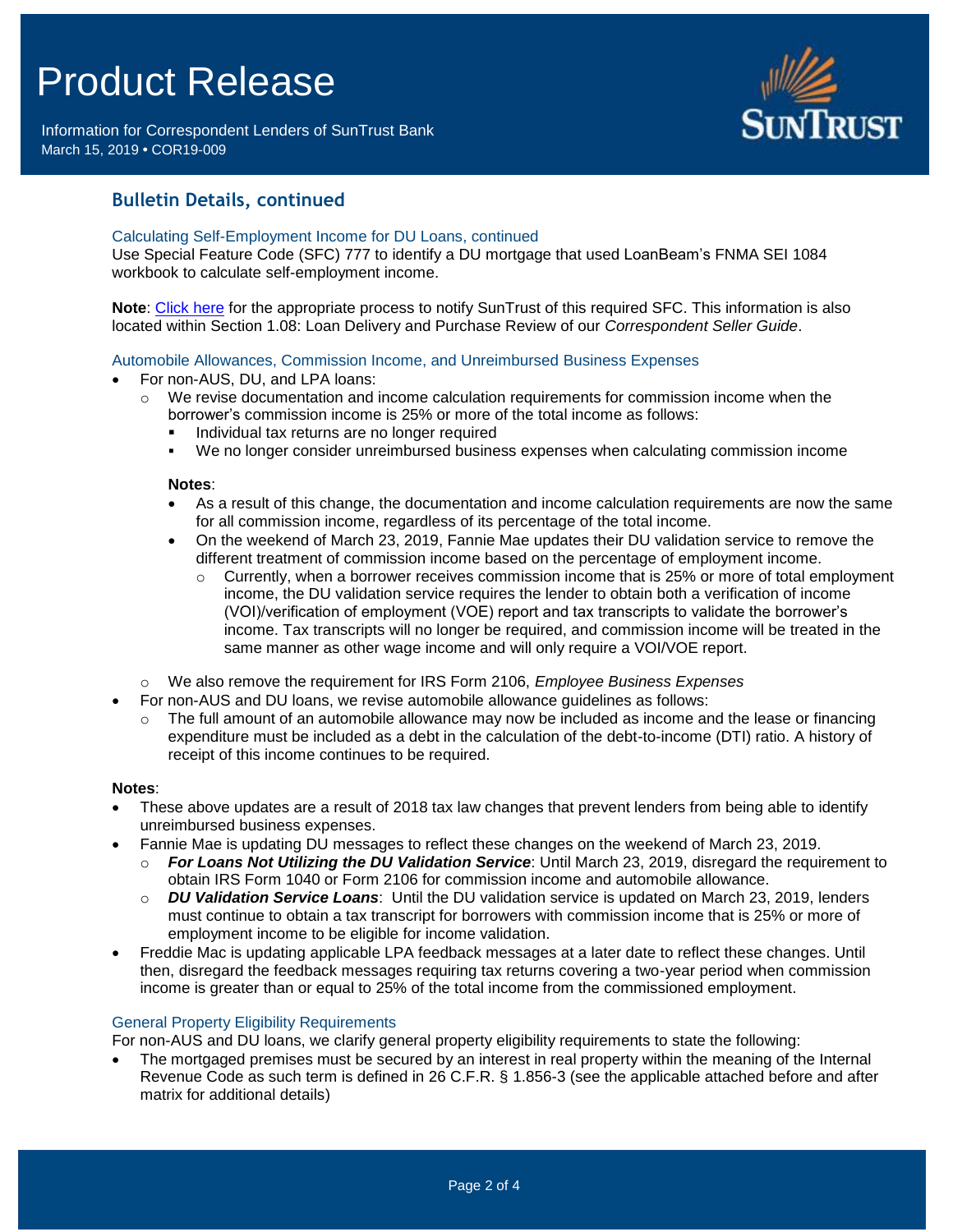Information for Correspondent Lenders of SunTrust Bank March 15, 2019 **•** COR19-009



## **Bulletin Details, continued**

## On-Frame Modular and Modular Construction

 For non-AUS, DU, and LPA loans, on-frame modular homes are now an eligible property type (see the applicable attached before and after matrix for additional details regarding eligibility requirements)

**Note**: With this update, we remove an existing LPA overlay!

- For non-AUS and DU loans, we also clarify guidelines to state that multi-unit buildings such as attached condos and townhomes may be built using modular construction techniques that comply with local building codes
- For LPA loans, we also remove the existing overlay that required LPA loans to follow non-AUS requirements. LPA requirements now align with Freddie Mac, which indicate that standard LPA mortgage and property eligibility requirements apply

## Small Business Administration (SBA) Loans

For non-AUS and DU loans, we clarify guidelines to reflect the following related to SBA loans:

- SBA loans secured by the subject property must be treated as subordinate financing and included in the calculation of the TLTV and HTLTV ratios
- The monthly payment of the subordinate lien must be included in the borrower's DTI ratio calculation *unless* the lender can satisfy the "Business Debt in Borrower's Name" requirements (outlined in the Agency Loan Programs product description)

**Note**: Fannie Mae is updating the related messaging in DU for loan casefiles with subordinate financing without a corresponding payment on the weekend of March 23, 2019 to reference the exception permitted for SBA loans.

### Kroll Rating Agency

For non-AUS and DU loans, we add Kroll Rating Agency as an acceptable property insurance rating agency.

## Flood Insurance

For non-AUS and DU loans, we revise/clarify flood insurance requirements as follows:

- A condo homeowners' association is no longer required to maintain a master flood insurance policy for two- to four-unit projects; we now permit individual policies covering a single unit
- Loans in a community in the Emergency Program of the National Flood Insurance Program (NFIP) are no longer required to maintain coverage to make up the difference between what is available through the Emergency Program and the Regular Program. Coverage available under the Emergency Program through the NFIP or a private policy with equivalent coverage is acceptable until the community is approved to participate in the NFIP Regular Program
- If the property is located within a Coastal Barrier Resources System (CBRS) or an Otherwise Protected Area (OPA), flood insurance is required and the lender must verify that the flood insurance policy meets Fannie Mae's requirements (even if the property securing a mortgage loan is not in an special flood hazard area)
- Projects with over 25% commercial space that maintain a master flood insurance policy must obtain coverage, either through a single private policy or a private supplemental policy in conjunction with a General Property Form flood master policy through the NFIP, to equate to coverage available to projects maintaining a Residential Condominium Building Association Policy
- A flood insurance declarations page may not be used to verify that private insurance coverage is equivalent to NFIP coverage; the full policy must be reviewed
- For flood insurance coverage for units in a project, the contents coverage for the building must be the lesser of 100% of the insurable value or the NFIP maximum available (not 100% of the insurable value)
- A mortgagee clause is not required for NFIP master policies or policies through a private insurer